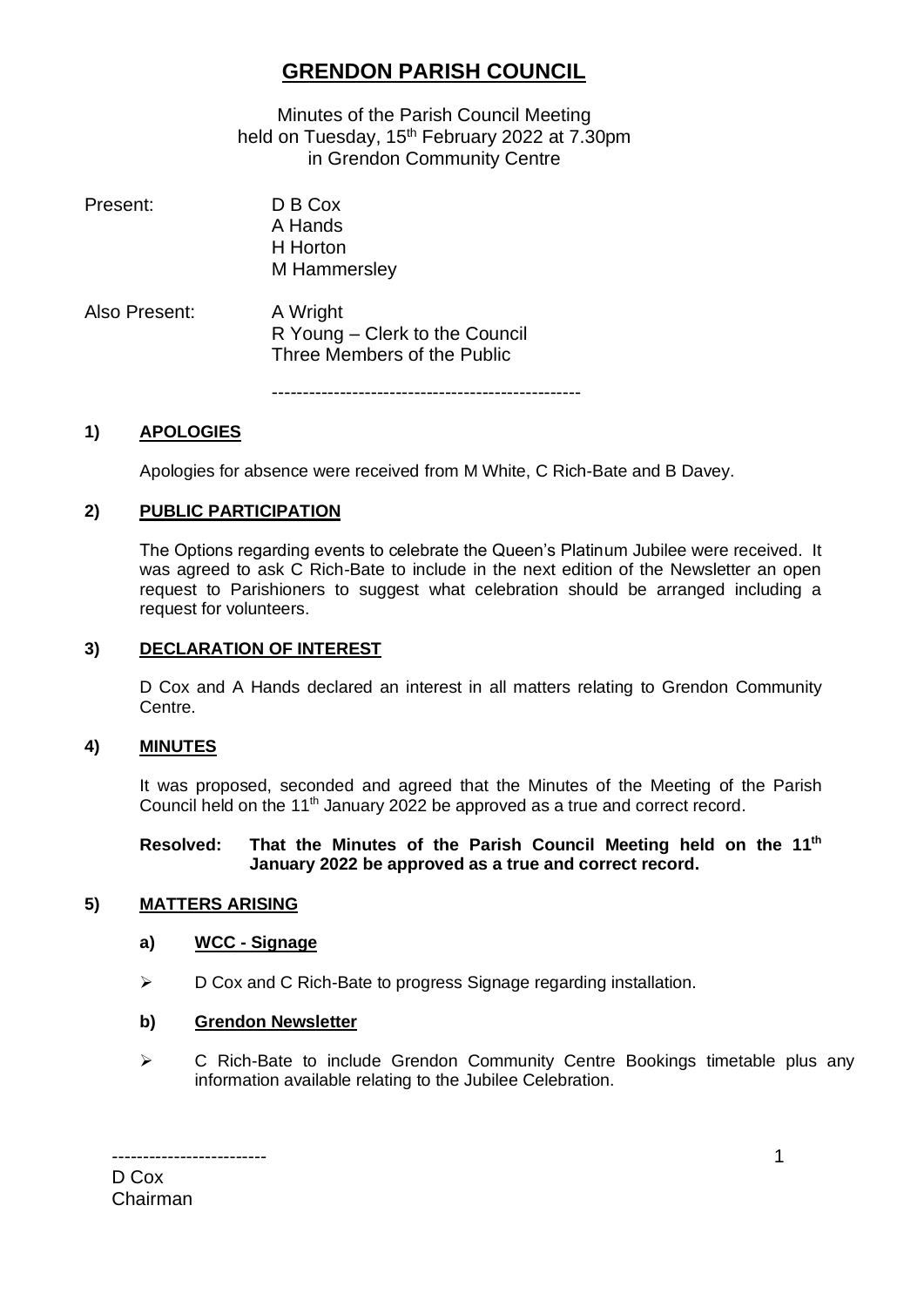# **c) Housing**

➢ New drain being installed on embankment. Ongoing issue.

# **d) Hodgetts Estates**

➢ Lucy McDonald (NWBC) confirmed a further meeting was being arranged with Hodgetts Estates.

## **e) Co-operative Store**

➢ Co-operative Store Manager to attend the March 2022 meeting.

# **f) Play Area at bottom of Boot Hill**

 $\triangleright$  A Wright visited nearby residents regarding the need for a pedestrian crossing. Petition to be given to Warwickshire County Council.

# **g) Severn Trent**

➢ A Wright reported he had been given a direct contact telephone number by D Davies.  $\triangleright$  The Clerk confirmed he had not received a reply from Craig Tracey M.P.

#### **h) Dog Waste Bins**

 $\triangleright$  D Cox confirmed that two dog waste bins were in storage.

#### **i) Bus Shelter by Green Lane**

The Clerk reported the following regarding the land on which the Bus Shelter is sited:-

- ➢ Steve Maxey confirmed not owned by NWBC.
- ➢ M Newham also confirmed not owned by WCC.
- $\triangleright$  The Clerk to enquire with Highways England.

#### **j) Pull-in adjacent to Co-operative Store**

- ➢ A Wright reported he was in contact with Highways England with regard to the installation of double lineage – Buses Only.
- $\triangleright$  The Clerk mentioned there had been an accident by the above involving a schoolgirl crossing the A5. No details available concerning her injuries. S Maxey (NWBC) had agreed to review the records at NWBC as to why the provision of a pedestrian crossing had been rejected, although the Planning Appeal Inspector had said a crossing was linked to houses being built.

# **6) PLANNING**

 $\triangleright$  No Applications reported.

------------------------- D Cox Chairman